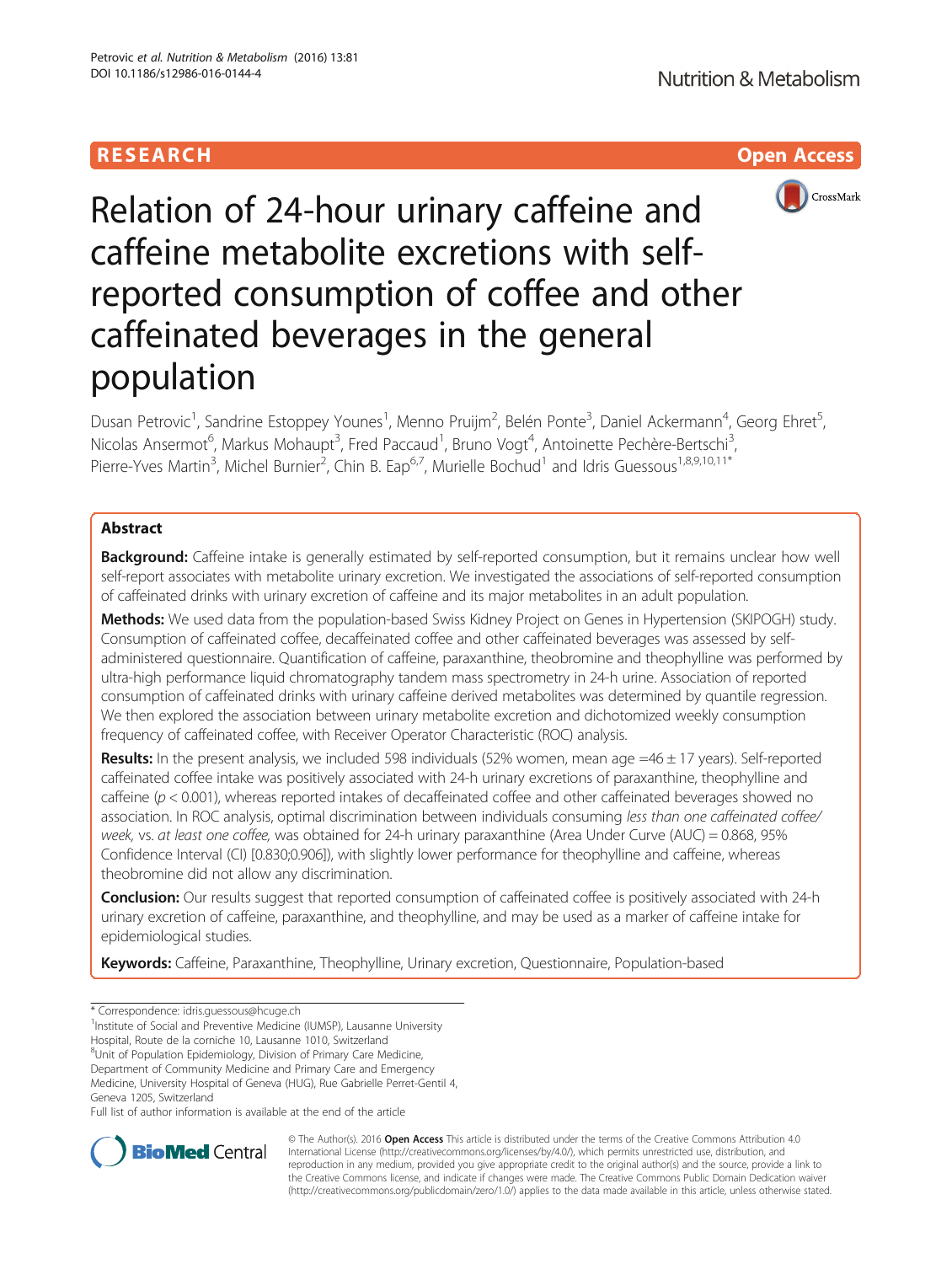### Background

Coffee is one of the most widely consumed beverages in the world and the source of more than 1000 biologically active compounds [[1\]](#page-7-0) such as alkaloids, polyphenols, diterpene alcohols and others. The most abundant biologically active molecule in coffee is caffeine, a purine alkaloid, which is also found in soft drinks, tea and numerous other food items [[2](#page-7-0), [3\]](#page-7-0). More than 70% of caffeine is provided by caffeinated coffee consumption, and then metabolized by the liver CYP1A2 enzyme into paraxanthine  $(\sim 80\%)$ , theobromine  $(\sim 12\%)$  and theophylline (~4%) [\[4](#page-8-0)]. Caffeine and caffeine related metabolites belong to the group of methylxanthines: a family of nonspecific adenosine receptor antagonists with several physiological properties, including diuresis and natriuresis [[5](#page-8-0), [6](#page-8-0)]. Due to caffeine's virtual omnipresence in human diet, the health consequences of coffee and caffeine consumption are of major interest. While acute coffee and caffeine intake activate sympathomimetic effects such as increased blood pressure [\[7](#page-8-0)] and lipolysis [\[8\]](#page-8-0), recent epidemiological studies suggested that chronic coffee and caffeine intake may exert beneficial long-term health effects by reducing the risk of chronic diseases such as type 2 diabetes, cardiovascular disease (CVD), some types of cancer [\[9](#page-8-0)], and even mortality [[10](#page-8-0), [11\]](#page-8-0).

A key step in understanding coffee- or caffeineassociated health outcomes consists in accurately assessing individual's exposure to these compounds. Population-based studies are mainly relying on questionnaires, which collect self-reported information on the quantity, frequency and the type of intake [\[12](#page-8-0)–[14](#page-8-0)]. Although these questionnaires provide valuable epidemiological information, they remain approximate and subject to meaningful misclassification/measurement bias [[15\]](#page-8-0). Validation by comparison with 24-h dietary recalls, daily diary records [[16](#page-8-0), [17](#page-8-0)] or 24-h excretion of specific biomarkers [\[18](#page-8-0)] are needed. Regarding caffeine intake, objective data are still lacking. Only a limited number of studies have compared self-reported consumption of different caffeinated beverages and caffeine with urinary excretion of caffeine metabolites [\[19](#page-8-0)] or with other biological material [[20](#page-8-0), [21](#page-8-0)], and no such associations have yet been investigated in large populationbased studies.

In the present work, we compared self-reported consumption of coffee and other caffeinated beverages with 24-h urinary excretions of caffeine, a validated biological marker of caffeine intake [[19, 22](#page-8-0)], and its metabolites in the Swiss Kidney Project on Genes in Hypertension (SKIPOGH) cohort. The SKIPOGH study is of particular interest regarding this association, as it extensively investigates both genetic and environmental determinants of blood pressure, including caffeine intake through selfreport as well as 24-h urinary excretion measures [[4\]](#page-8-0).

### **Methods**

#### Study population and design

We used data from the SKIPOGH project, a family and population-based cross-sectional study exploring genetic and environmental determinants of blood pressure. Participants were recruited from December 2009 until April 2013 in the Swiss cities of Lausanne, Geneva and Bern as previously described [\[23, 24\]](#page-8-0). Inclusion criteria were: (1) written informed consent; (2) minimum age of 18 years; (3) Caucasian origin, defined as having both parents and grandparents born in a restricted list of countries; (4) at least one, and preferably three, firstdegree family members also willing to participate. Women who reported being pregnant were excluded from the SKIPOGH study. All included participants sustained a morning medical visit after an overnight fast, completed a self-administered life/medical history questionnaire and were asked to collect urine over 24-h. All participants signed written informed consent. The total study population included 1128 participants coming from 273 nuclear families.

### Clinical and biological data

Participants came for the study visit at one of the three medical centers, and filled in a standardized questionnaire at home. The questionnaire focused on a variety of issues including lifestyle habits as well as medical history. Body weight (kg), height (cm) and waist and hip circumferences (cm) were measured according to standard procedures. Body mass index (BMI) was defined as weight in kg divided by height in meters squared. Venous blood samples were drawn while fasting. Kidney function and other biological markers were measured in local university laboratories using standard clinical laboratory methods. The collection of 24-h urine sample was previously described [\[23, 25](#page-8-0), [26](#page-8-0)]. Smoking status was categorized as current and noncurrent smokers, the latter category including never smokers and ex-smokers. Alcohol consumption was defined as consuming more than one alcoholic beverage per week ("Yes" or "No").

#### Caffeinated beverages frequency questionnaire

Caffeinated beverages frequency questionnaire, presented in the Appendix, was used to assess caffeine exposure through reported consumption of caffeinated beverages, and was based on a literature review of dietary questionnaires used in Europe as well as on cultural aspects of caffeinated beverage consumption in Switzerland [\[27](#page-8-0)–[29](#page-8-0)]. The SKIPOGH questionnaire on caffeinated beverages was prospectively introduced in the second period of study recruitment and submitted to 657 participants (58%). We considered three major items; 1) caffeinated coffee, 2) decaffeinated coffee, and 3) other caffeinated beverages (soft drinks, energy drinks, black or green tea).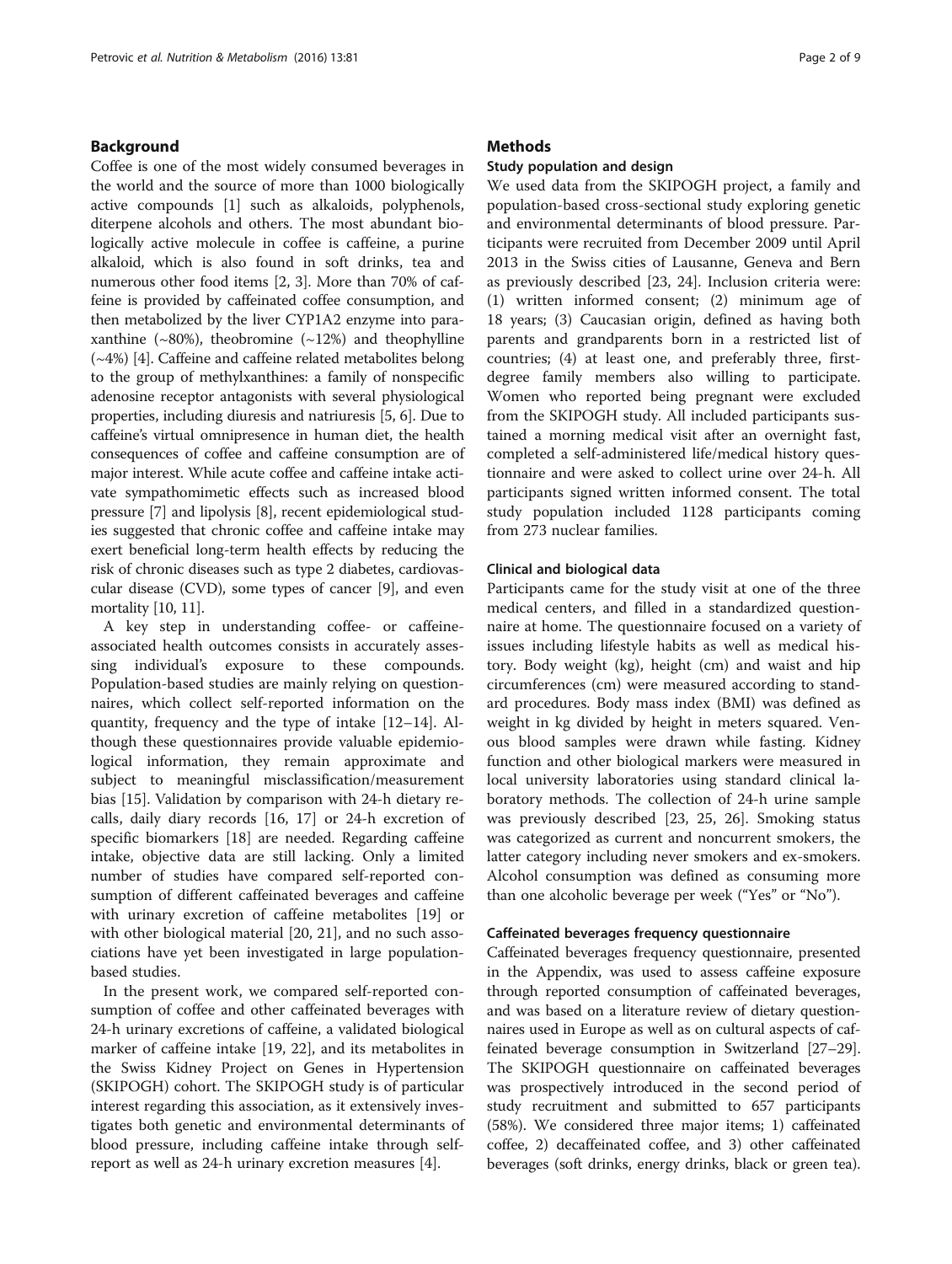For each item, consumption frequency was assessed through the question "How often do you consume caffeinated coffee/decaffeinated coffee/caffeinated beverages other than coffee?"), with five possible answers: "Never"; "1–4 beverages/month", "1–4 beverages/week", "≥5 beverages a week", "≥1 beverage/day". Moreover, individuals who reported consuming ≥1caffeinated coffee per day also reported the number of daily cups. The questionnaire also reported the time and quantity of the last beverage consumed before blood was drawn.

### Urinary caffeine metabolites

Caffeine (urine and plasma), paraxanthine (urine and plasma), theobromine (urine) and theophylline (urine) were quantified by ultra-high performance liquid chromatography (Waters ACQUITY UPLC I-Class for urine and Waters ACQUITY UPLC for plasma) coupled to electrospray ionization-tandem mass spectrometry (Waters Xevo TQ-S for urine and Waters TQD for plasma). Sample preparation was performed by simple dilution for urine and protein precipitation for plasma. Limit of quantification in urine was 10 ng/ml for caffeine, paraxanthine and theophylline and 20 ng/ml for theobromine, and in plasma was 5 ng/ml for caffeine and paraxanthine. The methods were fully validated according to the latest international guidelines using a stable isotope-labeled internal standard for each analyte. Expanded uncertainty (95% confidence level) calculated during routine use was 8.2, 7.6, 7.8 and 8.1% for caffeine, paraxanthine, theobromine and theophylline in urine, respectively, and 9.4 and 10.5% for caffeine and paraxanthine in plasma, respectively (Ansermot et al. manuscript in preparation, detailed method available on request).

### Statistical analyses

Continuous variables were described with median or mean and standard deviation. Categorical variables were described with percentages. Twenty-four hours urinary caffeine, paraxanthine, theophylline and theobromine were winsorised to exclude extreme outliers (99<sup>th</sup> percentile) as performed previously [\[30](#page-8-0)–[32\]](#page-8-0). We used quantile regression to explore the association between reported consumption frequency of caffeinated coffee, other caffeinated beverages and decaffeinated coffee, and caffeine metabolites, within a non-adjusted model and a model adjusted for major confounders. Variables included in the fully adjusted model as potential confounders were a priori considered, given their reported or potential influence on caffeine intake and urinary caffeine and paraxanthine excretion [[14](#page-8-0)]. The following confounding variables were included: age, sex, BMI, Chronic Kidney Disease-Epidemiology Collaboration Formula (CKD-EPI) for glomerular filtration rate (GFR), as well as current smoking and alcohol use. Creatinine

excretion per body weight (mg/kg/24-h), urinary volume (ml) and/or urinary flow (ml/min) were used as covariates in the fully adjusted model to account for the quality of urine collection. The full-model was also adjusted for center to take into account the potential clustering of caffeine metabolites excretion [\[14](#page-8-0)]. Familial correlations were taken into account for all analyses. Statistical significances for association were set at a  $p$ -value <0.05. To further quantify the degree of association between reported consumption frequency of the three types of beverages and caffeine-derived urinary metabolites, we also performed a spearman correlation  $(\rho)$  analysis for the unadjusted model. All statistical analyses were conducted using STATA 14.0 (Stata Corp, Stata College Station, Texas, USA).

### Receiver operator characteristic analysis

To further explore the association between self-reported consumption frequency and 24-h urinary metabolites, we performed a Receiver Operator Characteristic (ROC) analysis between dichotomized consumption frequency of caffeinated coffee and 24-h urinary caffeine, paraxanthine, theophylline and theobromine. The ROC analyses were performed whenever the quantitative regression between self-reported consumption frequency and 24-h urinary excretion was significant. The dichotomized threshold based on the self-reported consumption frequency was defined as following: Less than one caffeinated coffee per week : "Never", "1–4×/month"; At least one caffeinated coffee per week: "1–4×/week", "≥5×/week", "≥1×/ day". This threshold was chosen based on the results from preliminary ROC analysis of all different possible dichotomous thresholds.

We computed 95% confidence intervals (CI) for Area Under Curves (AUC) for the 24-h urinary caffeine, paraxanthine, theophylline and theobromine. Optimal sensitivity and specificity values were determined according to Youden index in ROC analysis [\[33](#page-8-0)].

### Results

Out of the 657 SKIPOGH participants who completed the caffeine beverages questionnaire, 598 participants (48% men) had no missing data on beverage frequency intake, 24-h metabolite excretion as well as other covariates, and were included in the study. Participants who were included in the analysis tended to be younger, had a slightly higher alcohol intake and were mainly recruited in Geneva and Lausanne.

We summarize the main characteristics of the sample according to sex in Table [1](#page-3-0). Women had a lower BMI, a lower 24-h urinary creatinine, a lower 24-h urinary paraxanthine excretion, were less frequently smokers, consumed less frequently one or more alcoholic drink per week than men. Men and women also had different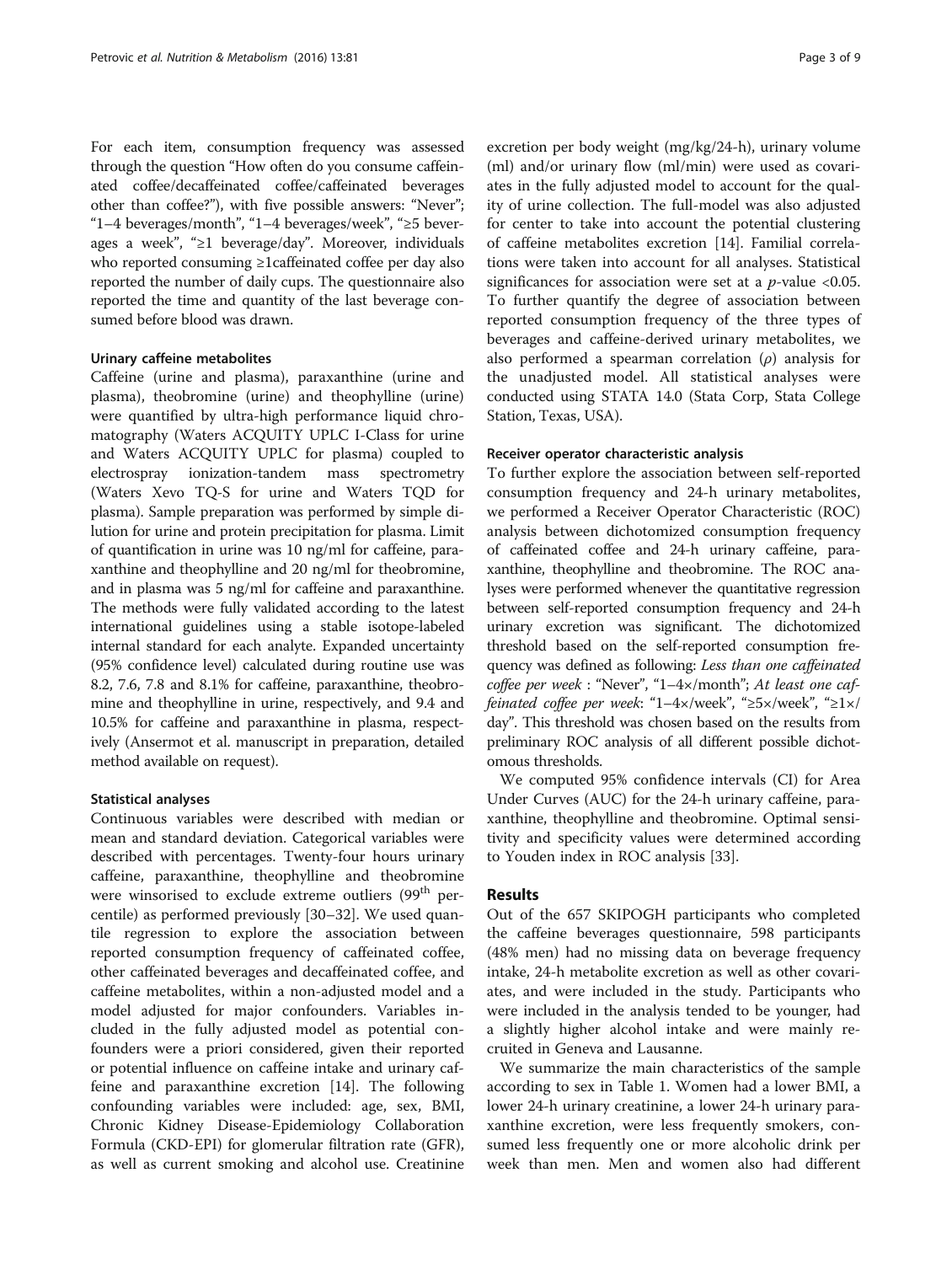<span id="page-3-0"></span>

| Table 1 Baseline characteristics of participants included in the study (N = 598), SKIPOGH study (Switzerland, 2009–2013) |  |  |
|--------------------------------------------------------------------------------------------------------------------------|--|--|
|--------------------------------------------------------------------------------------------------------------------------|--|--|

|                                              | Men $(n = 288)$  | Women $(n = 310)$ | P-value <sup>a, b</sup> |
|----------------------------------------------|------------------|-------------------|-------------------------|
| Age, mean (SD)                               | 46.16 (17.41)    | 46.17 (17.28)     | 0.972                   |
| BMI (kg/m2), mean (SD)                       | 25.84 (4.1)      | 24.08 (4.56)      | < 0.001                 |
| Glomerular filtration rate, mean (SD)        | 97.46 (19.1)     | 95.68 (17.43)     | 0.116                   |
| Urinary parameters                           |                  |                   |                         |
| Urinary volume (ml/24-h), mean (SD)          | 1751.38 (801.87) | 1687.39 (682.89)  | 0.635                   |
| Urinary flow (ml/min), mean (SD)             | 1.23(0.57)       | 1.19(0.5)         | 0.663                   |
| Urinary creatinine (mg/kg/24-h), mean (SD)   | 22.33 (5.46)     | 18.35 (4.38)      | < 0.001                 |
| Urinary caffeine (mg/24-h), median (IQR)     | 2.76(3.61)       | 2.85 (4.03)       | 0.891                   |
| Urinary paraxanthine (mg/24-h), median (IQR) | 11.33 (11.49)    | 9.43(9.44)        | < 0.001                 |
| Urinary theobromine (mg/24-h), median (IQR)  | 11.63 (12.78)    | 10.9 (11.95)      | 0.212                   |
| Urinary theophylline (mg/24-h), median (IQR) | 0.95(1.09)       | 0.89(0.96)        | 0.347                   |
| Study center, n (%)                          |                  |                   | 0.805                   |
| Lausanne                                     | 83 (29%)         | 97 (31%)          |                         |
| Geneva                                       | 101 (35%)        | 105 (34%)         |                         |
| Bern                                         | 104 (36%)        | 108 (35%)         |                         |
| Smoking, n (%)                               |                  |                   | 0.024                   |
| No                                           | 212 (74%)        | 252 (81%)         |                         |
| Yes                                          | 76 (26%)         | 58 (19%)          |                         |
| Alcohol consumption, n (%)                   |                  |                   | < 0.001                 |
| No                                           | 62 (22%)         | 135 (44%)         |                         |
| Yes                                          | 226 (78%)        | 175 (56%)         |                         |
| Caffeinated coffee consumption               |                  |                   | 0.219                   |
| Never                                        | 23 (8%)          | 41 (13%)          |                         |
| 1-4 times/month                              | 15 (5%)          | 21 (7%)           |                         |
| 1-4 times/week                               | 18 (6%)          | 22 (7%)           |                         |
| $\geq$ 5 times/week                          | 11 (4%)          | 11 (4%)           |                         |
| $\geq$ 1 time/day                            | 221 (77%)        | 215 (69%)         |                         |
| Other caffeinated drink consumption, n (%)   |                  |                   | 0.755                   |
| Never                                        | 53 (18%)         | 56 (18%)          |                         |
| 1-4 times/month                              | 76 (26%)         | 88 (28%)          |                         |
| 1-4 times/week                               | 65 (23%)         | 59 (19%)          |                         |
| $\geq$ 5 times/week                          | 16 (6%)          | 14 (5%)           |                         |
| $\geq$ 1 time/day                            | 78 (27%)         | 93 (30%)          |                         |
| Decaffeinated coffee consumption, n (%)      |                  |                   | 0.004                   |
| Never                                        | 233 (81%)        | 210 (68%)         |                         |
| 1-4 times/month                              | 31 (11%)         | 62 (20%)          |                         |
| 1-4 times/week                               | 8 (3%)           | 15 (5%)           |                         |
| $\geq$ 5 times/week                          | 2(1%)            | 6(2%)             |                         |
| $\geq$ 1 time/day                            | 14 (5%)          | 17 (5%)           |                         |

Data are mean (SD) or median (IQR) for continuous variables and N (%) for categorical variables

<sup>a</sup>Mann–Whitney U test was performed between men and women for continuous variables<br><sup>b</sup>Chil contingency test was performed between men and women for categorical variables

<sup>b</sup>Chi2 contingency test was performed between men and women for categorical variables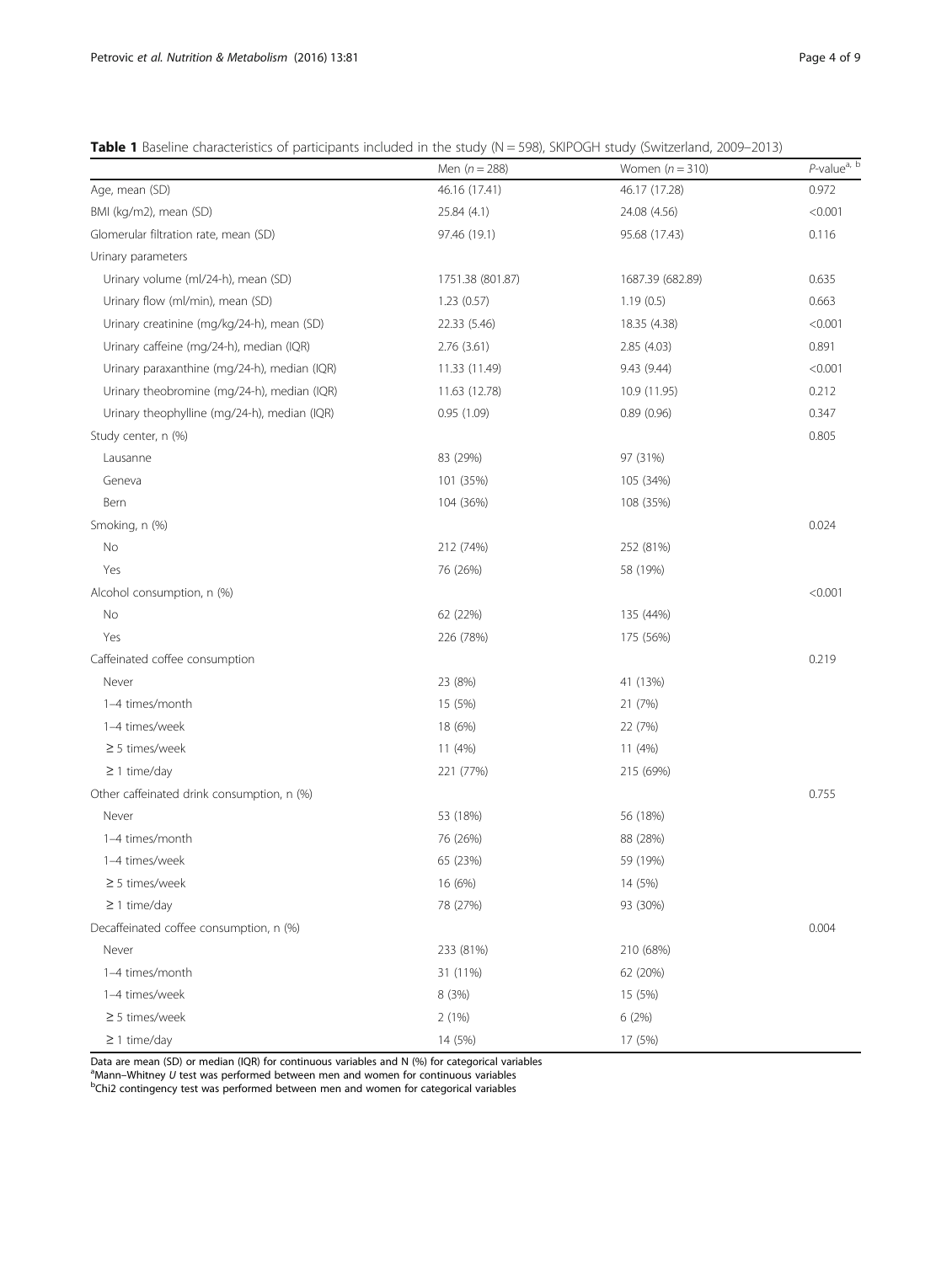consumption patterns for decaffeinated coffee. Urinary paraxanthine and theobromine excretions were higher (more than 5 fold) than caffeine and theophylline in both sex.

In Table [2](#page-5-0) we show the adjusted medians of 24-h urinary caffeine, paraxanthine, theophylline and theobromine (winsorised  $99<sup>th</sup>$  percentile), per consumption frequency of caffeinated coffee, other caffeinated beverages, and decaffeinated coffee for unadjusted and fully-adjusted quantile regression models. We observed a positive dose–response association between caffeinated coffee consumption frequency and urinary caffeine (p-value for trend <0.001,  $\rho$  = 0.473, *p*-value for  $\rho$  <0.001), paraxanthine (*p*-value for trend <0.001,  $\rho$  = 0.528, *p*-value for  $\rho$  <0.001) and theophylline (*p*-value for trend <0.001,  $\rho = 0.519$ , *p*value for  $\rho$  <0.001) in the unadjusted and the fully adjusted models. We did not observe any significant association between consumption frequencies of other caffeinated beverages or decaffeinated coffee with any of the caffeine derived metabolites.

In Fig. [1,](#page-6-0) we present ROC analysis results, including AUC for the dichotomized caffeinated coffee consumption frequency based on 24-h urinary excretions of caffeine, paraxanthine, theophylline, and theobromine, whereas related optimal cutoff and sensitivity/specificity values are presented in Table [3.](#page-6-0) Optimal discrimination between individuals who consumed less than one caffeinated coffee per week versus at least one caffeinated coffee, was obtained based on 24-h urinary paraxanthine AUC = 0.868, 95% CI [0.830;0.906] with an optimal cutoff at 2.582 mg, followed by theophylline  $AUC = 0.866$ , 95% CI  $[0.827; 0.904]$   $(0.774 \text{ mg})$ , and caffeine AUC = 0.849, 95% CI [0.808;0.891] (1.391 mg). Regarding theobromine, AUC was 0.495, 95% CI [0.426;0.564], suggesting no discrimination power.

To account for the fact that most of the participants simultaneously consumed different types of caffeinated beverages, we report in Additional file [1](#page-7-0): Tables S1–S3 two-by-two combinations of consumption frequencies of caffeinated coffee, decaffeinated coffee and other caffeinated beverages. Overall, we observed that consumption of one type of beverage was generally associated with the consumption of another beverage  $(p$ -value < 0.05). Therefore, in order to examine 24-h metabolite excretion resulting from the exclusive consumption of only one type of beverage, we show in supplementary Additional file [1](#page-7-0): Tables S4-S5 median 24-h urinary excretions of caffeine, paraxanthine, theophylline and theobromine by consumption frequencies of either caffeinated coffee or other caffeinated beverages, while the consumption frequency of the remaining beverage and decaffeinated coffee was "Never". In Additional file [1](#page-7-0): Table S4, despite an extremely heterogeneous group size according to different consumption frequencies, we observed an almost stepwise increase in 24-h urinary excretion of caffeine, paraxanthine and theophylline as the consumption frequency of caffeinated coffee increased, which is in line with results presented in Table [2.](#page-5-0) In Additional file [1:](#page-7-0) Table S5, we also observed an increasing 24-h urinary excretion of all four caffeine derived metabolites as the consumption frequency of other caffeinated beverages increased.

#### **Discussion**

In this population-based Swiss study, we found a strong association between reported consumption of caffeinated coffee and 24-h urinary excretion of paraxanthine, theophylline and caffeine, which is in line with previous research [\[19](#page-8-0)–[22\]](#page-8-0). Our results suggest that self-reported consumption with the question "How often do you consume caffeinated coffee?"- could be used as a proxy of caffeine exposure, if no caffeine derived metabolites are available. The information gathered from self-reported consumption of caffeine intake is reliable enough to highlight associations between caffeine intake and major phenotypes or outcomes [\[10](#page-8-0), [24](#page-8-0), [34](#page-8-0)]. With the exception of theobromine, ROC analysis also showed that the 24-h urinary excretions of paraxanthine, theophylline and caffeine discriminated well weekly self-reported consumption frequency of caffeinated coffee.

Regarding the association between caffeinated coffee intake and urinary excretion of caffeine derived metabolites, our results are in line with previous studies that tested the use of caffeine derived metabolites in urine, serum or umbilical cord blood, as a potential marker of self-reported caffeine intake [\[19](#page-8-0)–[21\]](#page-8-0). While there were important methodological differences in terms of assessment of self-reported caffeine intake, metabolite measurements or population characteristics between our study and this previous research, the correlation coefficients for the association between caffeinated coffee intake or selfreported intake of total caffeine [[19](#page-8-0)–[21\]](#page-8-0) and 24-h urinary excretion caffeine, paraxanthine and theophylline, were generally in the same order of magnitude, ranging between 0.4 and 0.6. Thus, the adjusted medians of urinary caffeine, paraxanthine, and theophylline were the lowest among participants reporting never consuming caffeinated coffee and the highest among participants reporting the highest intake of this beverage. These results are in line with previous research showing that caffeinated coffee constitutes the main source of measured caffeine and caffeine metabolites in both urine and serum [[24, 35](#page-8-0)]. Theobromine levels did not differ across intake, which might be due to the fact that theobromine is mostly found in chocolate [[36\]](#page-8-0).

Conversely, consumption frequencies of other caffeinated beverages and decaffeinated coffee were not associated with urinary excretions of caffeine or any of the other caffeine metabolites. Of note, the median levels of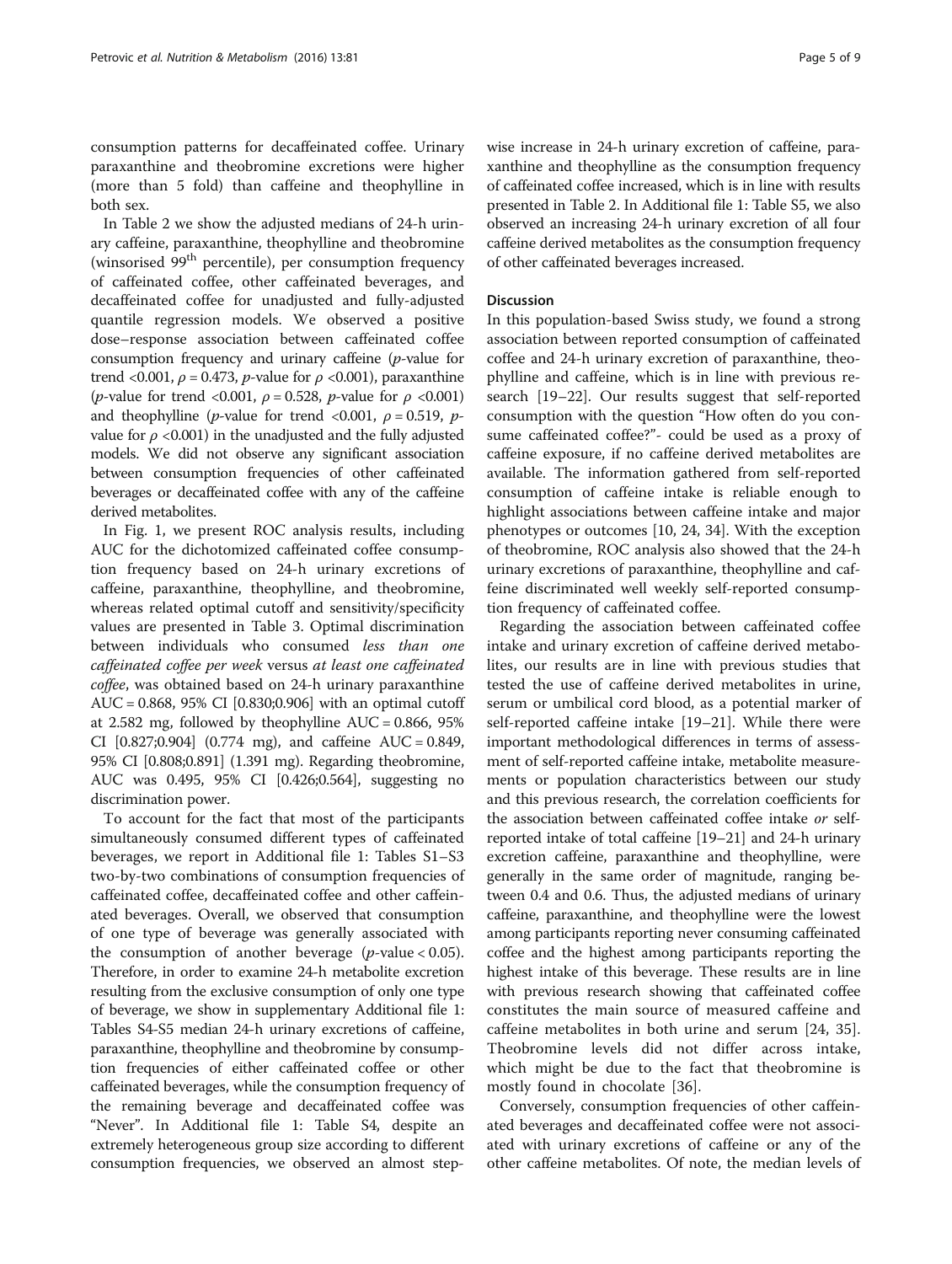|                                                                              | Never  | 1-4x/Month | 1-4x/Week | 5×/Week | $>$ = 1 $\times$ /day | $P$ for trend <sup>a</sup> | $\rho^{\rm c}$ | $\overline{P}^d$ |
|------------------------------------------------------------------------------|--------|------------|-----------|---------|-----------------------|----------------------------|----------------|------------------|
| Adjusted medians for 24-h urinary caffeine [mg] (winsorised 99th percentile) |        |            |           |         |                       |                            |                |                  |
| Caffeinated coffee                                                           |        |            |           |         |                       |                            |                |                  |
| Unadjusted model                                                             | 0.791  | 1.270      | 1.890     | 2.469   | 3.612                 | < 0.001                    | 0.473          | < 0.001          |
| Fully adjusted model <sup>b</sup>                                            | 1.382  | 1.655      | 2.262     | 2.959   | 3.724                 | < 0.001                    |                |                  |
| Other caffeinated drinks                                                     |        |            |           |         |                       |                            |                |                  |
| Unadjusted model                                                             | 3.144  | 3.116      | 2.521     | 1.787   | 2.954                 | 0.578                      | $-0.069$       | 0.090            |
| Fully adjusted model <sup>b</sup>                                            | 3.419  | 3.285      | 3.034     | 1.899   | 3.268                 | 0.702                      |                |                  |
| Decaffeinated coffee                                                         |        |            |           |         |                       |                            |                |                  |
| Unadjusted model                                                             | 2.694  | 2.842      | 2.787     | 6.576   | 3.128                 | 0.374                      | 0.039          | 0.346            |
| Fully adjusted model <sup>b</sup>                                            | 3.273  | 2.929      | 3.022     | 4.586   | 3.032                 | 0.612                      |                |                  |
| Adjusted medians for 24-h urinary paraxanthine [mg] (win. 99th perc.)        |        |            |           |         |                       |                            |                |                  |
| Caffeinated coffee                                                           |        |            |           |         |                       |                            |                |                  |
| Unadjusted model                                                             | 2.331  | 4.269      | 6.833     | 6.923   | 12.512                | < 0.001                    | 0.528          | < 0.001          |
| Fully adjusted model <sup>b</sup>                                            | 3.847  | 4.287      | 7.174     | 8.755   | 12.456                | < 0.001                    |                |                  |
| Other caffeinated drinks                                                     |        |            |           |         |                       |                            |                |                  |
| Unadjusted model                                                             | 12.361 | 9.993      | 8.706     | 8.361   | 10.706                | 0.469                      | $-0.061$       | 0.133            |
| Fully adjusted model <sup>b</sup>                                            | 12.781 | 10.506     | 9.368     | 8.533   | 11.150                | 0.185                      |                |                  |
| Decaffeinated coffee                                                         |        |            |           |         |                       |                            |                |                  |
| Unadjusted model                                                             | 9.875  | 9.571      | 9.500     | 17.852  | 11.407                | 0.324                      | 0.057          | 0.164            |
| Fully adjusted model <sup>b</sup>                                            | 10.498 | 10.271     | 10.188    | 11.503  | 11.829                | 0.494                      |                |                  |
| Adjusted medians for 24-h urinary theophylline [mg] (win. 99th perc.)        |        |            |           |         |                       |                            |                |                  |
| Caffeinated coffee                                                           |        |            |           |         |                       |                            |                |                  |
| Unadjusted model                                                             | 0.266  | 0.353      | 0.660     | 0.689   | 1.163                 | < 0.001                    | 0.519          | < 0.001          |
| Fully adjusted model <sup>b</sup>                                            | 0.347  | 0.396      | 0.603     | 0.835   | 1.145                 | < 0.001                    |                |                  |
| Other caffeinated drinks                                                     |        |            |           |         |                       |                            |                |                  |
| Unadjusted model                                                             | 1.036  | 1.007      | 0.734     | 0.724   | 0.935                 | 0.093                      | $-0.075$       | 0.069            |
| Fully adjusted model <sup>b</sup>                                            | 1.100  | 0.982      | 0.842     | 0.684   | 0.965                 | 0.519                      |                |                  |
| Decaffeinated coffee                                                         |        |            |           |         |                       |                            |                |                  |
| Unadjusted model                                                             | 0.870  | 1.034      | 0.683     | 1.406   | 1.081                 | 0.155                      | 0.040          | 0.329            |
| Fully adjusted model <sup>b</sup>                                            | 0.933  | 0.901      | 0.749     | 1.563   | 0.923                 | 0.972                      |                |                  |
| Adjusted medians for 24-h urinary theobromine [mg] (win. 99th perc.)         |        |            |           |         |                       |                            |                |                  |
| Caffeinated coffee                                                           |        |            |           |         |                       |                            |                |                  |
| Unadjusted model                                                             | 11.352 | 12.911     | 13.743    | 11.747  | 10.977                | 0.398                      | $-0.019$       | 0.637            |
| Fully adjusted model <sup>b</sup>                                            | 10.361 | 11.231     | 13.992    | 11.286  | 11.949                | 0.726                      |                |                  |
| Other caffeinated drinks                                                     |        |            |           |         |                       |                            |                |                  |
| Unadjusted model                                                             | 11.900 | 10.287     | 11.456    | 10.904  | 11.623                | 0.870                      | 0.013          | 0.746            |
| Fully adjusted model <sup>b</sup>                                            | 13.256 | 11.203     | 10.854    | 9.342   | 13.351                | 0.472                      |                |                  |
| Decaffeinated coffee                                                         |        |            |           |         |                       |                            |                |                  |
| Unadjusted model                                                             | 10.889 | 12.125     | 11.773    | 11.097  | 12.369                | 0.445                      | 0.045          | 0.271            |
| Fully adjusted model <sup>b</sup>                                            | 11.588 | 12.635     | 11.056    | 9.516   | 14.604                | 0.178                      |                |                  |

<span id="page-5-0"></span>Table 2 Adjusted medians for 24-h excreted urinary metabolites [mg] according to the consumption frequencies of caffeinated coffee, other caffeinated beverages and decaffeinated coffee (quantile regression)

<sup>a</sup>P-value for linear trend (Reported consumption frequency: lowest vs. highest)

Model was adjusted for age, sex, BMI, urinary creatinine, glomerular filtration rate, urinary volume, urinary flow, study center, smoking and alcohol status <sup>c</sup>Spearman correlation coefficient (ρ) for the association between self-reported consumption frequency and 24-h urinary excretion<br><sup>d</sup>Spearman correlation coefficient associated *p*-value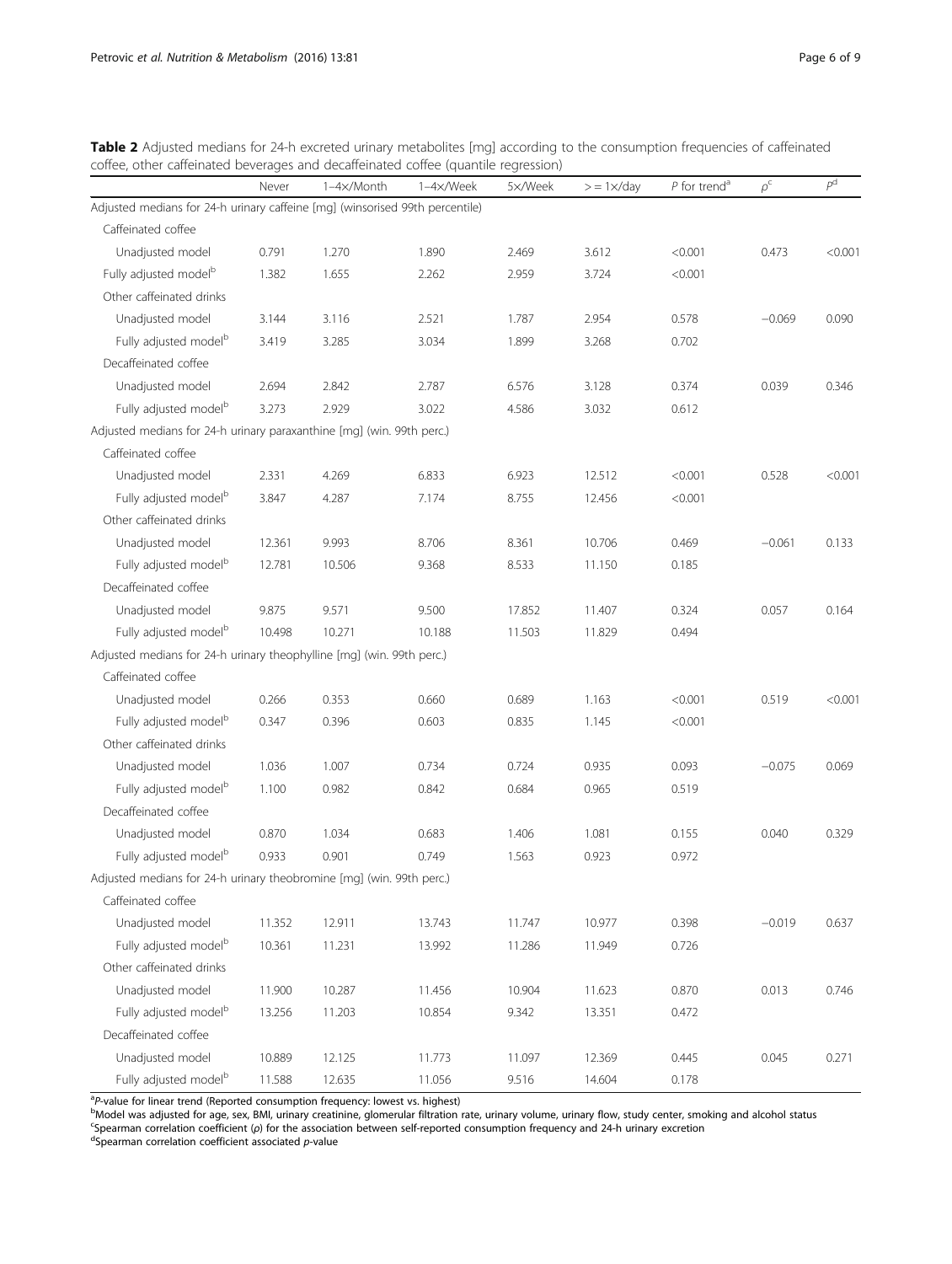<span id="page-6-0"></span>

caffeine, paraxanthine, and theophylline were higher among participants who reported "never other caffeinated drinks" or "never decaffeinated coffee" compared to participants who reported "never caffeinated coffee". This can be largely explained by the fact that the majority of participants in the "never other caffeinated drinks" or "never decaffeinated coffee" groups reported very frequent caffeinated coffee intake (Additional file [1:](#page-7-0) Tables S1–S3). Therefore, the absence of association in Table [2](#page-5-0) between consumption frequency of other caffeinated beverages and 24-h urinary caffeine, paraxanthine and theophylline, is likely due to the caffeine input of caffeinated coffee consumption, which may mask the caffeine input from other caffeinated beverages only and therefore affect the 24-h urinary metabolite excretion trend. Thus, once caffeine input by caffeinated coffee and decaffeinated coffee is excluded (Additional file [1:](#page-7-0) Table S5), a clear positive trend

Table 3 Optimal sensitivity, specificity and cutoff points for weekly caffeinated coffee consumption based on 24-h urinary metabolites – ROC analysis (Fig. 1)

|                           | Sensitivity | Specificity | Cutoff (mg) |
|---------------------------|-------------|-------------|-------------|
| 24-h urinary metabolite   |             |             |             |
| 24-h urinary caffeine     | 0.723       | 0.840       | 1.391       |
| 24-h urinary paraxanthine | 0.801       | 0.790       | 2.582       |
| 24-h urinary theophylline | 0.787       | 0.800       | 0.774       |
| 24-h urinary theobromine  | 0.938       | 0.160       | 1.665       |
|                           |             |             |             |

is observed between increasing frequency of other caffeinated beverages and 24-h urinary excretion of all four metabolites. We may assume that a positive trend might also be observed for an increasing consumption frequency of decaffeinated coffee as this beverage also contains a certain amount of caffeine [[37](#page-8-0)], yet due to the total lack of participants for several consumption frequencies of exclusive decaffeinated coffee intake, this couldn't be assessed here.

Regarding ROC analysis, the observed AUC values were in line with the results from quantitative regression. The strongest AUCs were observed for 24-h urinary paraxanthine, whereas there was no relation for 24-h urinary theobromine, supporting the fact that urinary paraxanthine is likely the most common metabolite of caffeine intake [[38, 39](#page-8-0)]. Our results thus suggest that paraxanthine may be used as a gold standard in future analyses investigating the validity of coffee consumption based on other urinary metabolites.

### Strengths and limitations

This is, to our knowledge, the first study to investigate the association between consumption frequency of three different common drinks (caffeinated coffee, other caffeinated beverages, decaffeinated coffee) and the 24-h excretion of caffeine and three caffeine metabolites, in a population based study.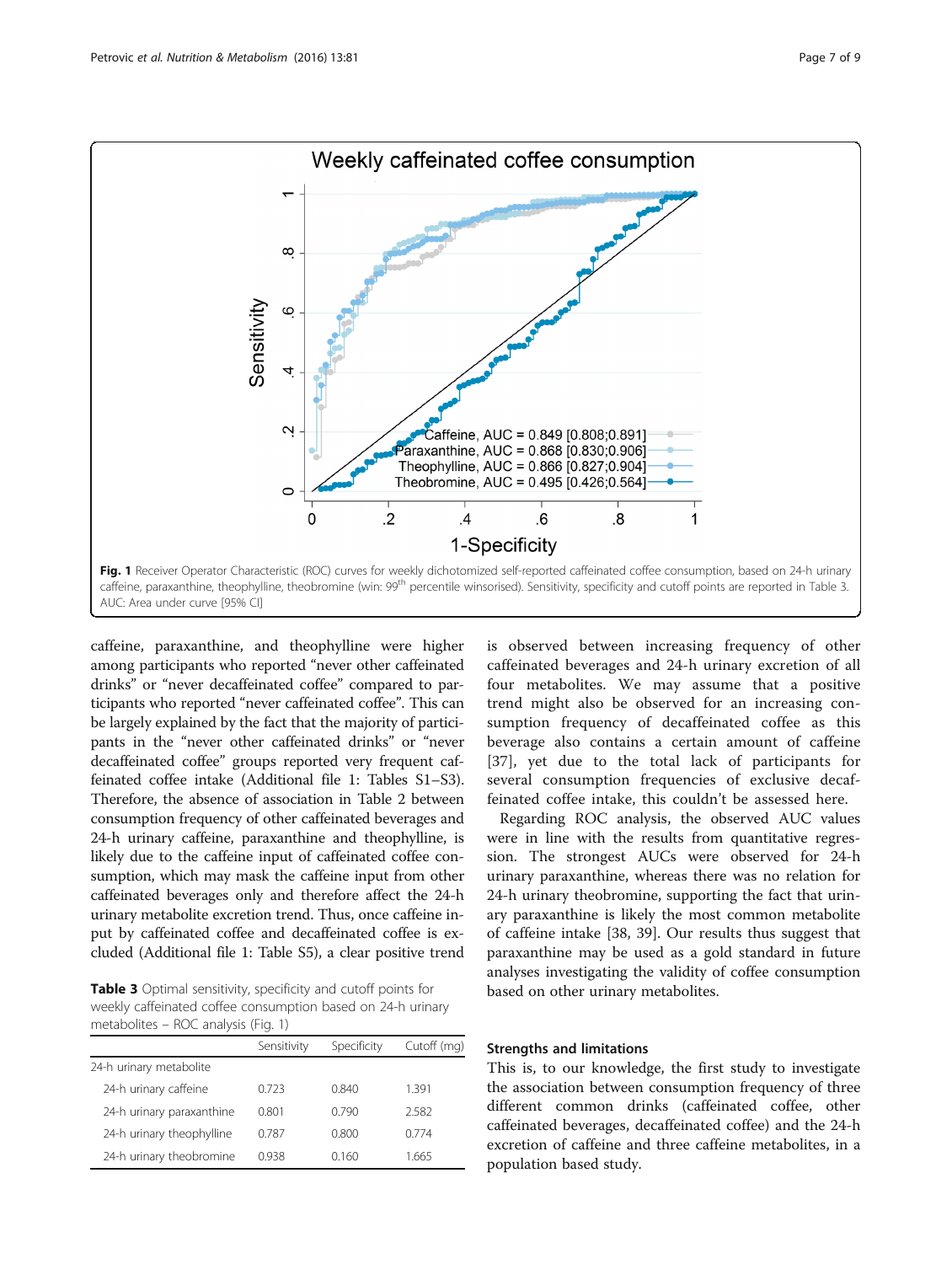<span id="page-7-0"></span>Our study has several limitations. First, the questionnaire on caffeine reflects local food habit. Previous investigations have suggested large national differences regarding consumption habits of caffeinated coffee, tea, soft drinks or energy drinks [[40](#page-8-0)–[43\]](#page-8-0). Consequently, our results might not be generalized to settings with different food habits. Second, the validity of 24-h urine excretion is known to depend on the quality of urine collection. We therefore adjusted our analyses for urinary creatinine and volume. Third, while we account for major potential confounders, residual confounding cannot be excluded and information on other potential confounders (e.g. CYP1A2 gene, liver function) was not available. Information on self-reported liver diseases, including malignant liver cancer, liver cirrhosis, chronic liver disease or unspecified liver disorders, was collected but none of the included participants reported any of the four liver-related disorders. Furthermore, we must also take into account that the questionnaire used here is not a 24-h dietary recall or 3 days-diet diary, it may therefore introduce bias because of the recalling abilities of the participants. Fourth, the results of the present study are based on observational data, thus, an intervention or an experimental approach shall be considered in order to further explore and validate the association between caffeinated beverage intake and 24-h urinary excretion.

### Conclusion

Our results suggest that there is a strong association between reported consumption of caffeinated coffee and 24-h urinary caffeine metabolites. The associations between reported consumption of other caffeinated drinks/decaffeinated coffee and 24-h urinary excretions are less clear. Finally, urinary paraxanthine appeared to best discriminate individuals who consumed less than one caffeinated coffee per week versus individuals who consumed more.

### Additional file

[Additional file 1: Table S1.](dx.doi.org/10.1186/s12986-016-0144-4) Reported consumption frequencies of caffeinated and decaffeinated coffee N (%). Table S2. Reported consumption frequencies of other caffeinated beverages and decaffeinated coffee N (%). Table S3. Reported consumption frequencies of caffeinated coffee and other caffeinated beverages N (%). Table S4. Median 24-h urinary excretion according to caffeinated coffee consumption frequency, in participants who reported "Never" consuming other caffeinated beverages and "Never" consuming decaffeinated coffee. Table S5. Median 24-h urinary excretion according to other caffeinated beverage consumption frequency, in participants who reported "Never" consuming caffeinated coffee and "Never" consuming decaffeinated coffee. (DOCX 35 kb)

#### Abbreviations

AUC: Area Under Curve; BMI: Body Mass Index; CI: Confidence Interval; CKD-EPI: Chronic kidney disease-epidemiology collaboration formula; CVD: Cardiovascular disease; GFR: Glomerular filtration rate; IQR: Inter quartile range; ROC: Receiver Operator Characteristic; SD: Standard deviation; SKIPOGH: Swiss Kidney Project on Genes in Hypertension

#### Acknowledgments

The authors would like to express their gratitude to the participants of the SKIPOGH study and to the investigators who have contributed to the recruitment, in particular Marie-Odile Levy, Guler Gök-Sogüt, Ulla Schüpbach, and Dominique Siminski.

#### Funding

The SKIPOGH study is supported by a grant from the Swiss national science foundation (FN 33CM30-124087). The funding organization had no role in the design and conduct of the study; collection, management, analysis, and interpretation of data; and preparation, review or approval of the manuscript.

#### Availability of data and materials

The datasets generated during and/or analyzed during the current study are not publicly available due to sensitivity of the data, as it may compromise individual privacy, but may be available from Professors Murielle Bochud (main coordinator of the SKIPOGH study) and Professor Idris Guessous, on reasonable request.

#### Authors' contributions

IG, MB and DP designed the study. SEY, MP, BP, DA, GE, NA, MM, FP, BV, APB, PYM, MB, CBE, MB, IG participated actively to data acquisition. DP, IG, MB analyzed the data. DP and IG wrote the manuscript. All authors critically revised the manuscript. All authors read and approved the final manuscript.

#### Competing interests

The authors declare that they have no competing interests.

#### Ethics approval and consent to participate

The SKIPOGH study was approved by the ethical committees of Lausanne University Hospital, Geneva University Hospital and Bern University Hospital [[23, 44\]](#page-8-0).

#### Author details

<sup>1</sup> Institute of Social and Preventive Medicine (IUMSP), Lausanne University Hospital, Route de la corniche 10, Lausanne 1010, Switzerland. <sup>2</sup>Department of Nephrology and Hypertension, Lausanne University Hospital, Rue du Bugnon 17, Lausanne 1011, Switzerland. <sup>3</sup>Department of Nephrology and Hypertension, University Hospital of Geneva (HUG), Rue Gabrielle Perret-Gentil 4, Geneva 1205, Switzerland. <sup>4</sup>University Clinic for Nephrology Hypertension and Clinical Pharmacology, Inselspital, Bern University Hospital, University of Bern, Freiburgstrasse 15, Bern 3010, Switzerland. <sup>5</sup>Department of Cardiology, University Hospital of Geneva (HUG), Rue Gabrielle Perret-Gentil 4, Geneva 1205, Switzerland. <sup>6</sup>Unit of Pharmacogenetics and Clinical Psychopharmacology, Centre for Psychiatric Neuroscience, Department of Psychiatry, Lausanne University Hospital, Prilly 1008, Switzerland. <sup>7</sup>School of Pharmaceutical Sciences, University of Geneva, University of Lausanne, Geneva, Switzerland. <sup>8</sup>Unit of Population Epidemiology, Division of Primary Care Medicine, Department of Community Medicine and Primary Care and Emergency Medicine, University Hospital of Geneva (HUG), Rue Gabrielle Perret-Gentil 4, Geneva 1205, Switzerland. <sup>9</sup>Department of Epidemiology Rollins School of Public Health, Emory University, Atlanta, USA. <sup>10</sup> Lausanne University Outpatient Clinic, Rue du Bugnon 44, Lausanne 1011, Switzerland. 11Unit of Population Epidemiology, University Hospital of Geneva (HUG), Rue Gabrielle Perret-Gentil 4, Geneva 1205, Switzerland.

#### Received: 22 July 2016 Accepted: 10 November 2016 Published online: 17 November 2016

#### References

- 1. O'Keefe JH, et al. Effects of habitual coffee consumption on cardiometabolic disease, cardiovascular health, and all-cause mortality. J Am Coll Cardiol. 2013;62(12):1043–51.
- 2. Rostagno MA, et al. Fast and simultaneous determination of phenolic compounds and caffeine in teas, mate, instant coffee, soft drink and energetic drink by high-performance liquid chromatography using a fusedcore column. Anal Chim Acta. 2011;685(2):204–11.
- 3. Barone J and H Roberts. Human consumption of caffeine, in Caffeine. 1984, Springer. p. 59–73.